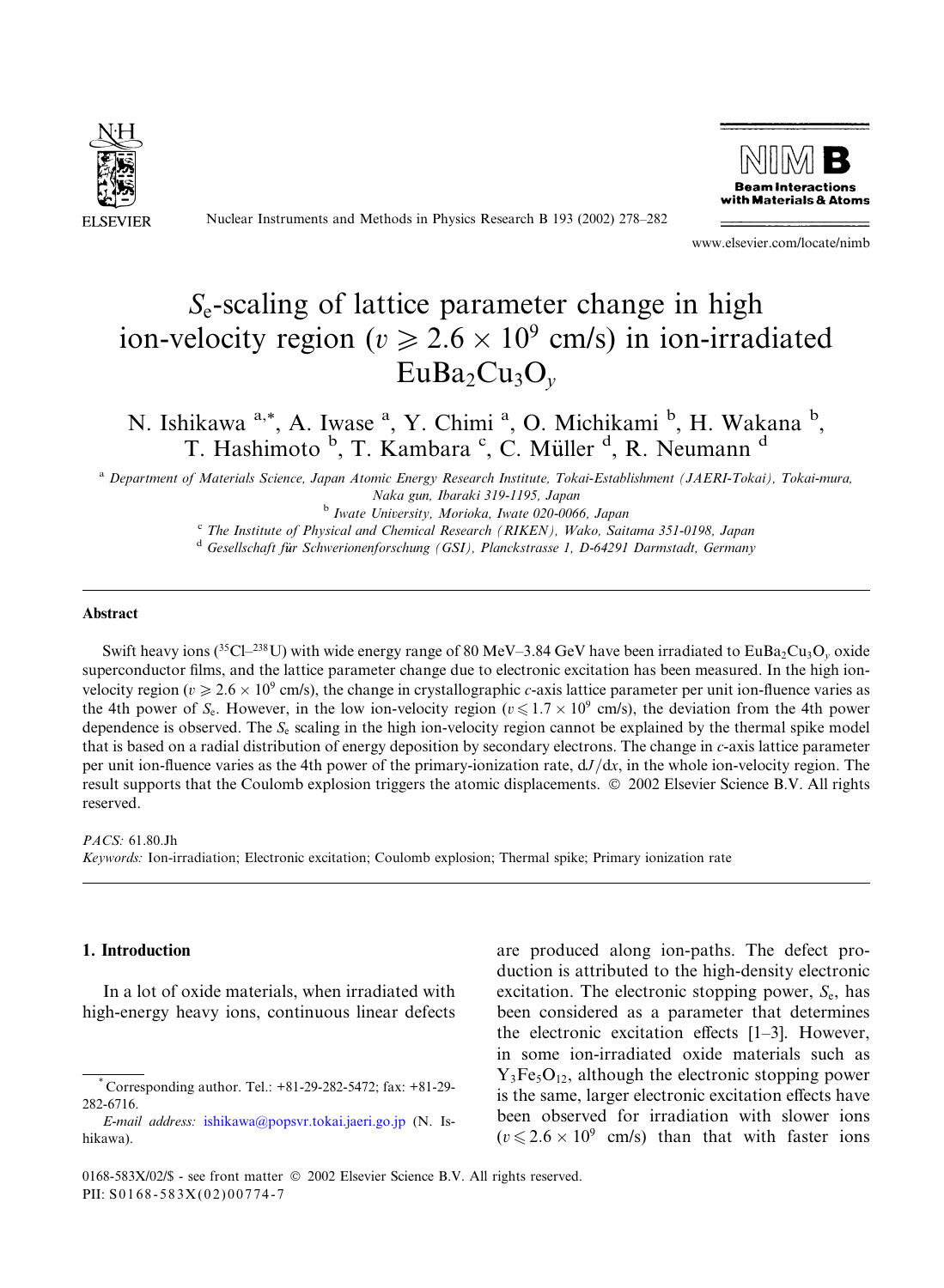$(v \geq 3.0 \times 10^9 \text{ cm/s})$  [4]. This velocity-dependence has been often expressed as the ''velocity effect''. In our previous study [5], the velocity effect was also observed in the electrical resistivity change in ion-irradiated superconductors  $EuBa_2Cu_3O_v$ (EBCO).

The electronic stopping power is a total energy density transferred to electron system, but it does not necessarily mean that all of the transferred energy is used for atomic displacements. The transferred energy can be divided into two parts; the energy that is carried as the kinetic energy of secondary electrons and the energy that is stored as the electrostatic energy of target atoms ionized by passing ions. One of the thermal spike models assumes that former part of the energy is a cause of local melting of lattice which results in production of defects [4,6–8]. On the other hand, the Coulomb explosion model assumes that the latter part of the energy transforms to the kinetic energy of ionized atoms. There is still a controversy on which part of the energy triggers target atoms to move. It is expected that a careful investigation of the velocity effect gives us a clue to solve this problem. In this study, a detailed analysis of the velocity effect is done by performing ion-irradiation with a wide range of ion energy (80 MeV–3.84 GeV) and a wide range of ion mass  $(^{35}Cl, {}^{58}Ni, {}^{79}Br, {}^{127}I, {}^{132}Xe,$  $136$ Xe,  $181$ Ta,  $197$ Au and  $238$ U).

#### 2. Experimental procedure

Thin films of oxide superconductors EBCO about 300 nm thick were prepared on MgO substrates by dc magnetron sputtering method. The films were  $c$ -axis oriented; the  $c$ -axis direction corresponded to the direction of film thickness. Irradiating ions were as follows: 120 MeV  ${}^{35}$ Cl, 90 MeV 58Ni, 200 MeV 58Ni, 125 MeV 79Br, 80 MeV 127I, 200 MeV 127I, 120 MeV 197Au and 200 MeV 197Au from the tandem accelerator at JAERI-Tokai and 3.54 GeV 136Xe and 3.84 GeV 181Ta ions from the ring cyclotron at RIKEN. In addition to these irradiations, we have recently performed the irradiations with 1.51 GeV  $^{132}$ Xe and 2.71 GeV  $^{238}$ U by using UNILAC accelerator at GSI. When analyzing the data, we used the values of nuclear stopping power,  $S_n$ , and the electronic stopping power,  $S_e$ , calculated by using the SRIM-98 computer code [9]. All the irradiations were performed from the direction of film thickness at room temperature. As the ion ranges for irradiating ions were much larger than the film thickness, a possibility of ion-implantation can be ruled out. X-ray  $(CuK\alpha)$  diffraction pattern was measured, and peak positions of  $(001)$  to  $(0010)$  were used to estimate the change in c-axis lattice parameter as a function of ion-fluence.

### 3. Results and discussion

Fig. 1 shows the examples of the change in c-axis lattice parameter as a function of ionfluence. In the figure,  $\Delta c/c_0$  is the change in c-axis lattice parameter normalized by c-axis lattice parameter before irradiation, and it is plotted against ion-fluence,  $\Phi$ . A linear increase is observed for all irradiations we have performed. The slope of the increase represents the irradiation effect per



Fig. 1. Change in c-axis lattice parameter plotted as a function of ion-fluence for EBCO irradiated with 1.51 GeV Xe and 2.71 GeV U.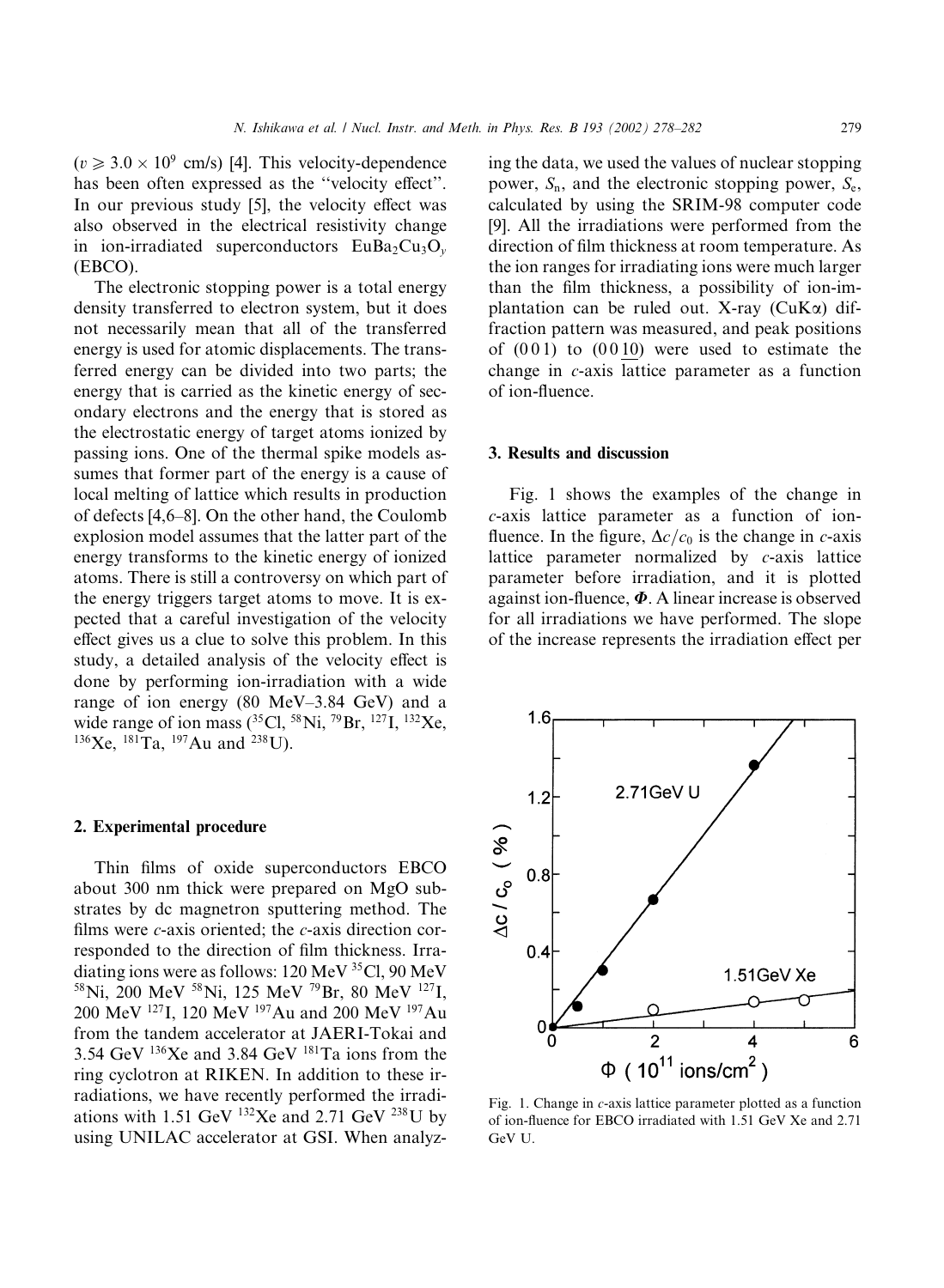unit ion-fluence. The effect originated from the electronic excitation is represented by  $(\Delta c/c_0)$  $\Phi$ <sub>electronic</sub> which is defined as  $((\Delta c/c_0)/\Phi)$ <sub>electronic</sub> =  $\left(\frac{\Delta c/c_0}{\Phi}\right) - \left(\frac{\Delta c/c_0}{\Phi}\right)_{\text{elastic}}$ , where  $\left(\frac{\Delta c/c_0}{\Phi}\right)$  $(\Phi)$ <sub>elastic</sub> is the effect expected from the elastic displacements [10]. It has already been confirmed that  $(\left(\frac{\Delta c}{c_0}\right)/\Phi)_{\text{electronic}}$  is much larger than  $(\left(\Delta c/c_0\right)/\Phi)_{\text{elastic}}$  for the present irradiations with high energy heavy ions [10].

As shown in Fig. 2(a) the irradiating ions can be classified into two groups; the ions located in the right side of the maximum in the  $S_e$  versus energy curves (the right-side ions) and the ions located in the left side of the maximum (the left-side ions). We can find that all the data for the right-side ion irradiation lie on the solid line in Fig. 2(b) and vary as the 4th power of  $S_e$ . It is clear that all of the data for the high ion-velocity ions ( $v \ge 2.6 \times 10^9$ ) cm/s) can be scaled with  $S_e$ . Interestingly, data point for 90 MeV Ni, that has relatively low ionvelocity but is classified as the right-side ion, also participates in the  $S_e$ -scaling. Therefore, it is better to classify ions into right-side ions and left-side ions, rather than classifying only by their ionvelocities. The new finding from these figures is that the velocity effect is hardly observed, or very small if any, for the irradiations with the right-side ions, while for the irradiations with the left-side ions the prominent velocity effect appears as a deviation from the  $S_e$ -scaling. The clear difference in  $S_e$ -dependence between the right-side ions and the left-side ions gives us a criterion to judge which model is valid for explaining the defect production through the electronic excitation.

Since  $S_e$  is merely a line density of energy transferred from incident ions to electron system, there have been trials to explain the velocity effect by taking account of the radial distribution of energy carried by secondary electrons [4,6–8]. Based on this idea, thermal spike model has often been developed assuming that the energy carried by secondary electrons causes a rapid temperature increase of lattice system through electron-phonon coupling. Fig. 3shows the example of the initial radial energy distribution calculated by the analytical formula developed by Waligórski et al. [11]. This figure indicates that slower ions deposit certain fraction of energy carried by the secondary



Fig. 2. (a) Electronic stopping power plotted against ion energy. Left-side ions are represented by open circles and rightside ions by closed circles, (b) electronic excitation effect plotted against  $S_e$ . Same symbols as Fig. 2(a) are used to distinguish the effect of irradiation with left-side ions and that with right-side ions. The solid line is to show that  $S<sub>e</sub>$ -scaling is observed for irradiations with the right-side ions.

electrons within a narrower radial distance. This means that higher volume density of energy deposition is expected for irradiation with slower ions, even when  $S_e$  is the same. This seems to ex-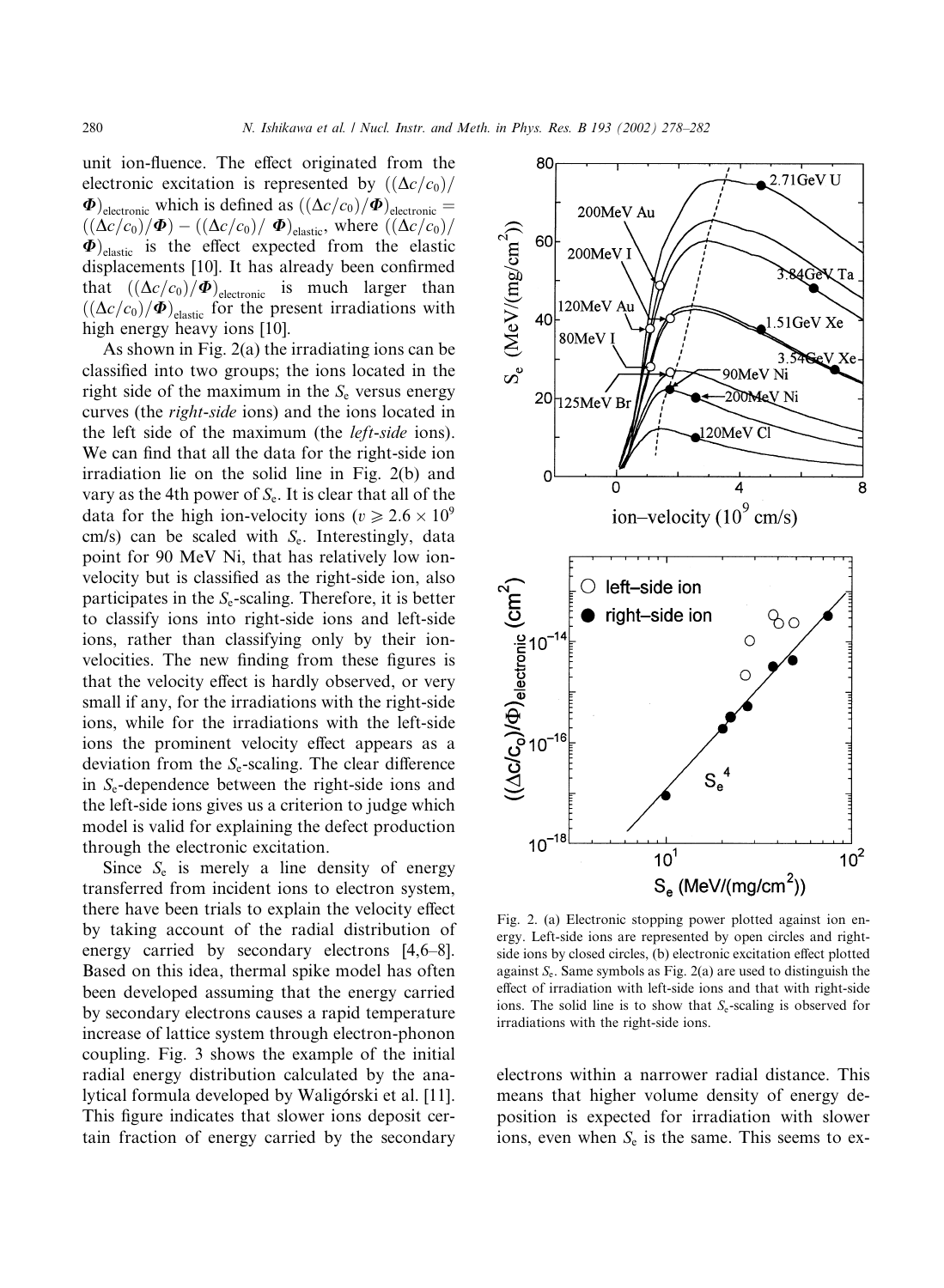

Fig. 3. Fraction of the energy carried by the secondary electrons plotted against the radius of the cylinder,  $r$ , where all irradiations have same  $S_e$  ( $S_e = 27-28$  MeV/(mg/cm<sup>2</sup>)). For comparison, the results for irradiations with 290 MeV Kr, 1.8 GeV Ag and 13GeV Ta, that are not actually used in the present experiment, are also shown.

plain the velocity effect. But, it also means that the velocity effect should be observed not only in the low ion-velocity region ( $v \le 1.7 \times 10^9$  cm/s) but also in the high ion-velocity region ( $v \ge 2.6 \times 10^9$ ) cm/s). However, our results show that the velocity effect is absent in the high ion-velocity region. Therefore, the thermal spike model that is based on the radial energy distribution is ruled out for explaining the electronic excitation effect in ionirradiated oxide superconductors.

A practical scaling parameter, we believe, to explain the present result is the primary ionization rate [5,12–14],  $dJ/dx$ , where J is the number of atoms primarily ionized by an incident ion, and  $x$ the path length of the incident ion. Fig. 4 shows the electronic excitation effect plotted against  $dJ/dx$ . The electronic excitation effect is scaled with  $dJ/dx$  over all ion-velocity regions. The reason why  $S_e$ -scaling of the electronic excitation effect is observed in the high ion-velocity region is merely because  $S_e$  has a similar ion-velocity dependence to  $dJ/dx$  in the high ion-velocity region. Since the primary ionization rate is a number density of ionized atoms, we conclude that the



Fig. 4. Electronic excitation effect as a function of the primary ionization rate,  $dJ/dx$ . The solid line shows that the effect can be scaled with 4th power of  $dJ/dx$ .

energy stored as the electrostatic energy rather than the energy carried by secondary electrons is the origin of the electronic excitation effects in the ion-irradiated superconductors. This result is consistent with the previous study [5] of  $dJ/dx$ scaling of change in electrical resistivity due to the electronic excitation in ion-irradiated EBCO. There are several possible interpretations [15,16] for the  $(dJ/dx)^4$ -dependence. But, since this is not the focal point of this paper, the origin of this interesting behavior will be discussed elsewhere.

#### 4. Summary

Change in  $c$ -axis lattice parameter due to electronic excitation is measured as a function of ionfluence in EuBa<sub>2</sub>Cu<sub>3</sub>O<sub>y</sub> oxide superconductor films irradiated with swift heavy ions  $(^{35}Cl-^{238}U)$  with wide energy range of 80 MeV–3.84 GeV. In the region of high ion-velocity ( $v \ge 2.6 \times 10^9$  cm/s), the electronic excitation effect is scaled with  $S_{\rm e}$ , and the power-law behavior is observed. However, in the region of low ion-velocity ( $v \le 1.7 \times 10^9$  cm/s), the deviation from the power-law dependence is observed. The difference in  $S_e$ -dependence between the high ion-velocity ions and the low ion-velocity ions cannot be explained by the radial distribution